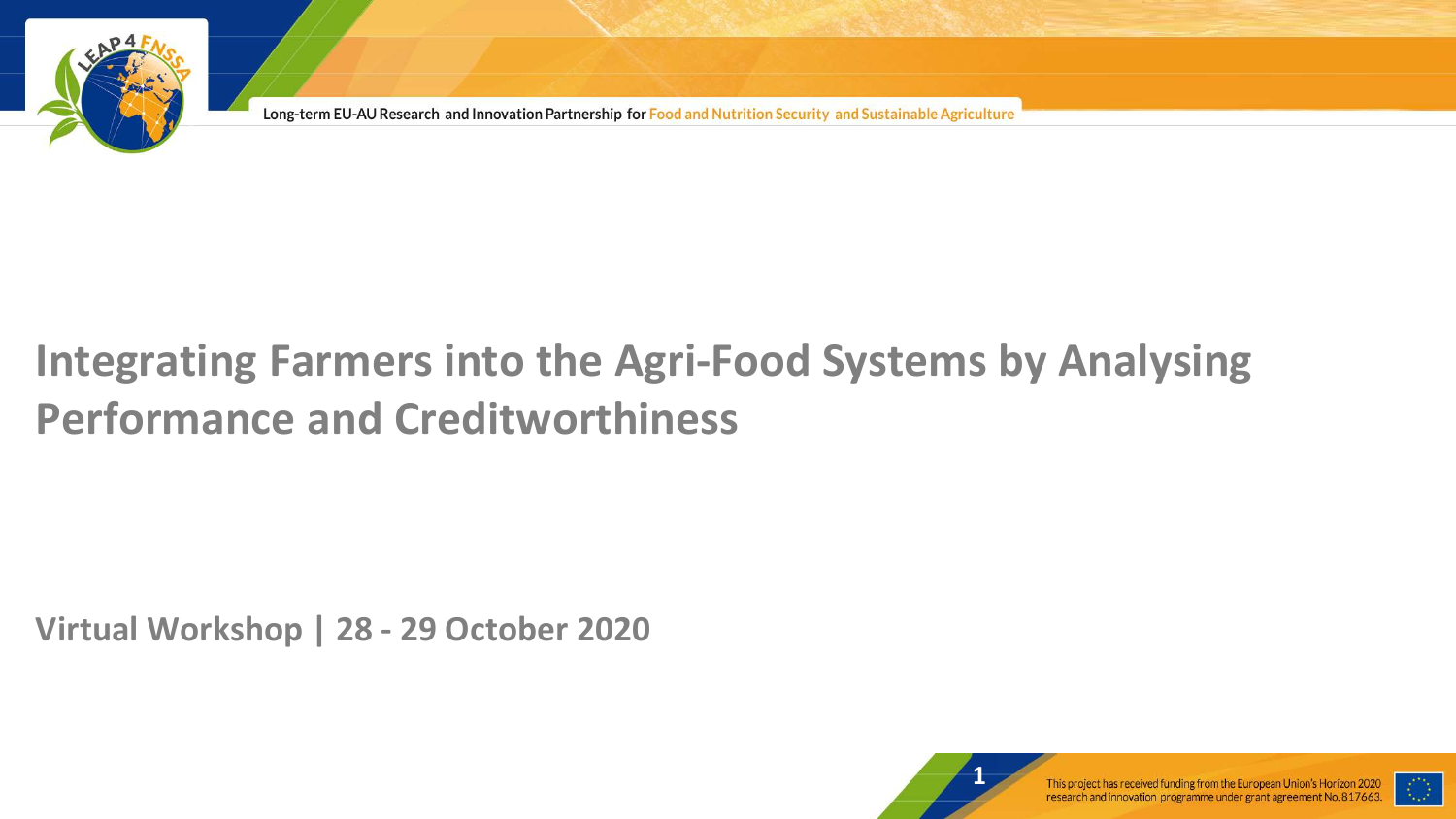



#### MICHAEL OGUNDARE, CROP2CASH, NIGERIA



Fostering Knowledge, Communication & Innovation Hubs | Virtual Workshop | 28 - 29 October 2020<br>This project has received funding from the European Union's Horizon 2020<br>This project has received funding from the European Un



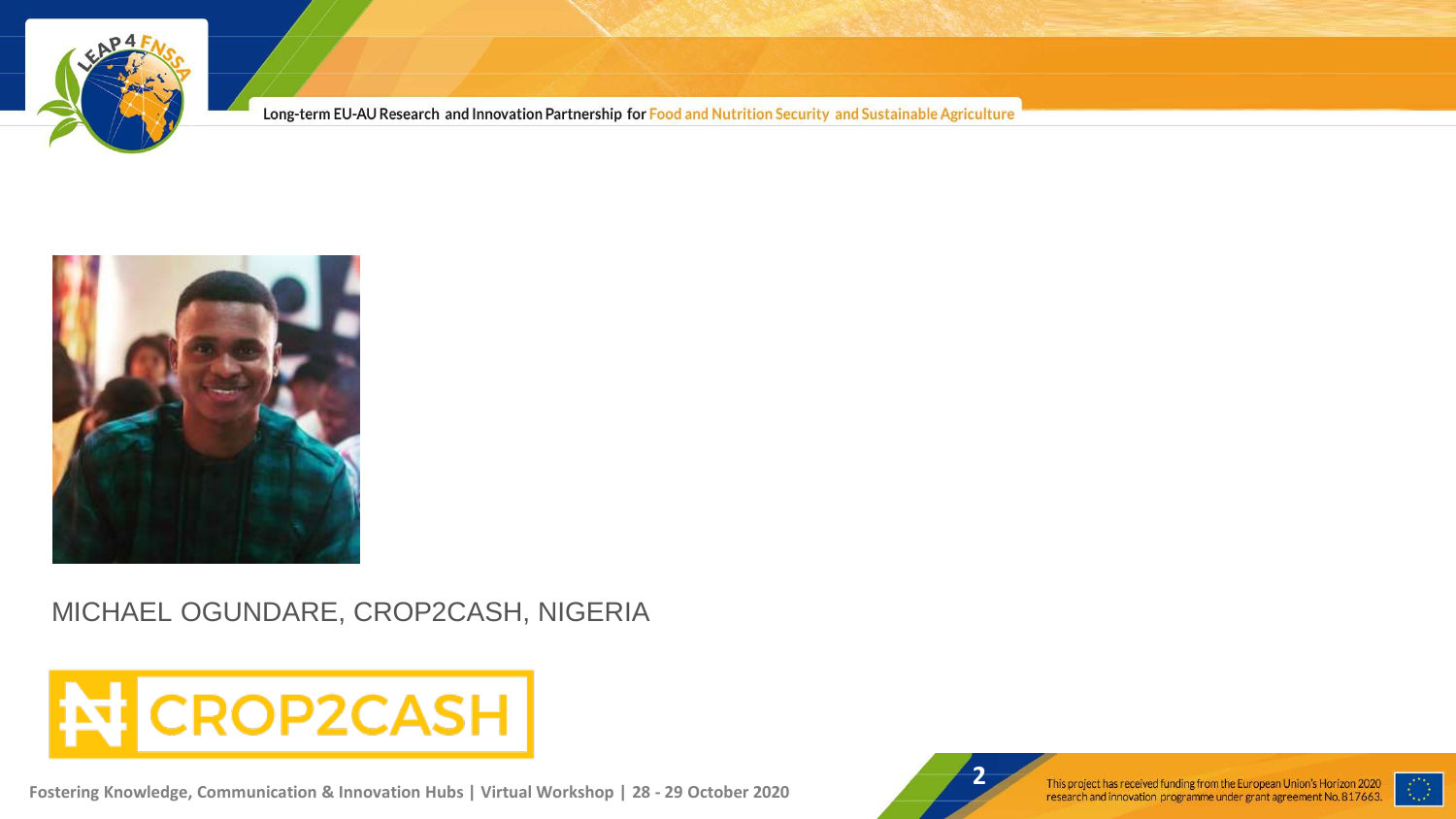

#### 1-TOPIC :INTEGRATING FARMERS INTO THE AGRI-FOOD SYSTEMS BY ANALYSING PERFORMANCE AND CREDITWORTHINESS

- 74% of 38 million smallholder farmers in Nigeria are financially excluded
- Access to credit is really low
- Farmer creditworthiness is hard to measure

Fostering Knowledge, Communication & Innovation Hubs | Virtual Workshop | 28 - 29 October 2020<br>This project has received funding from the European Union's Horizon 2020<br>This project has received funding from the European Un



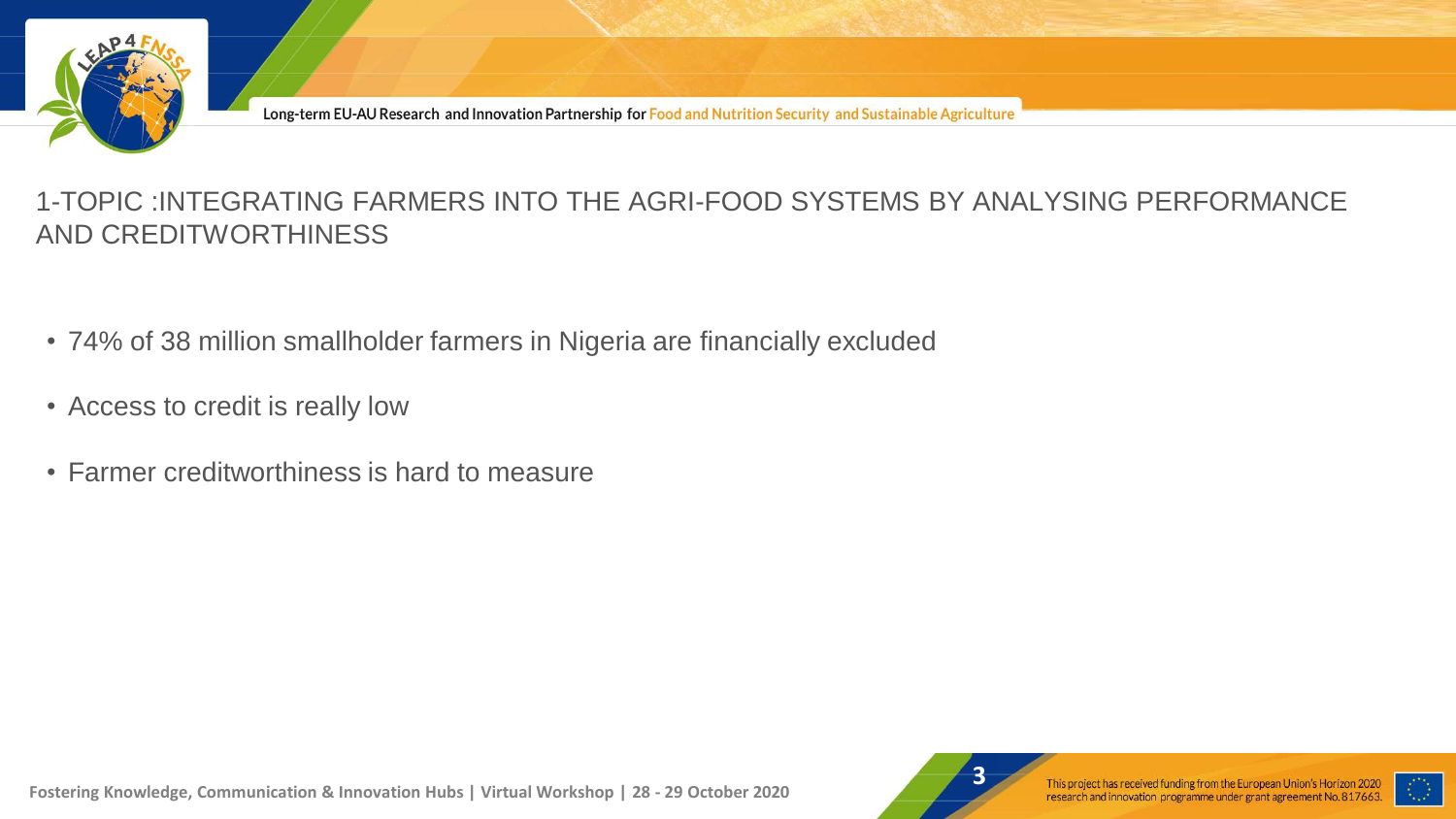

#### 1-TOPIC :INTEGRATING FARMERS INTO THE AGRI-FOOD SYSTEMS BY ANALYSING PERFORMANCE AND CREDITWORTHINESS

- The farmers harvest speaks for him/her
- Proof of performance is needed to access credit but isn't available
- Creating real proof of farmer performance using technology
- Remote sensing and machine learning

Fostering Knowledge, Communication & Innovation Hubs | Virtual Workshop | 28 - 29 October 2020<br>This project has received funding from the European Union's Horizon 2020<br>This project has received funding from the European Un



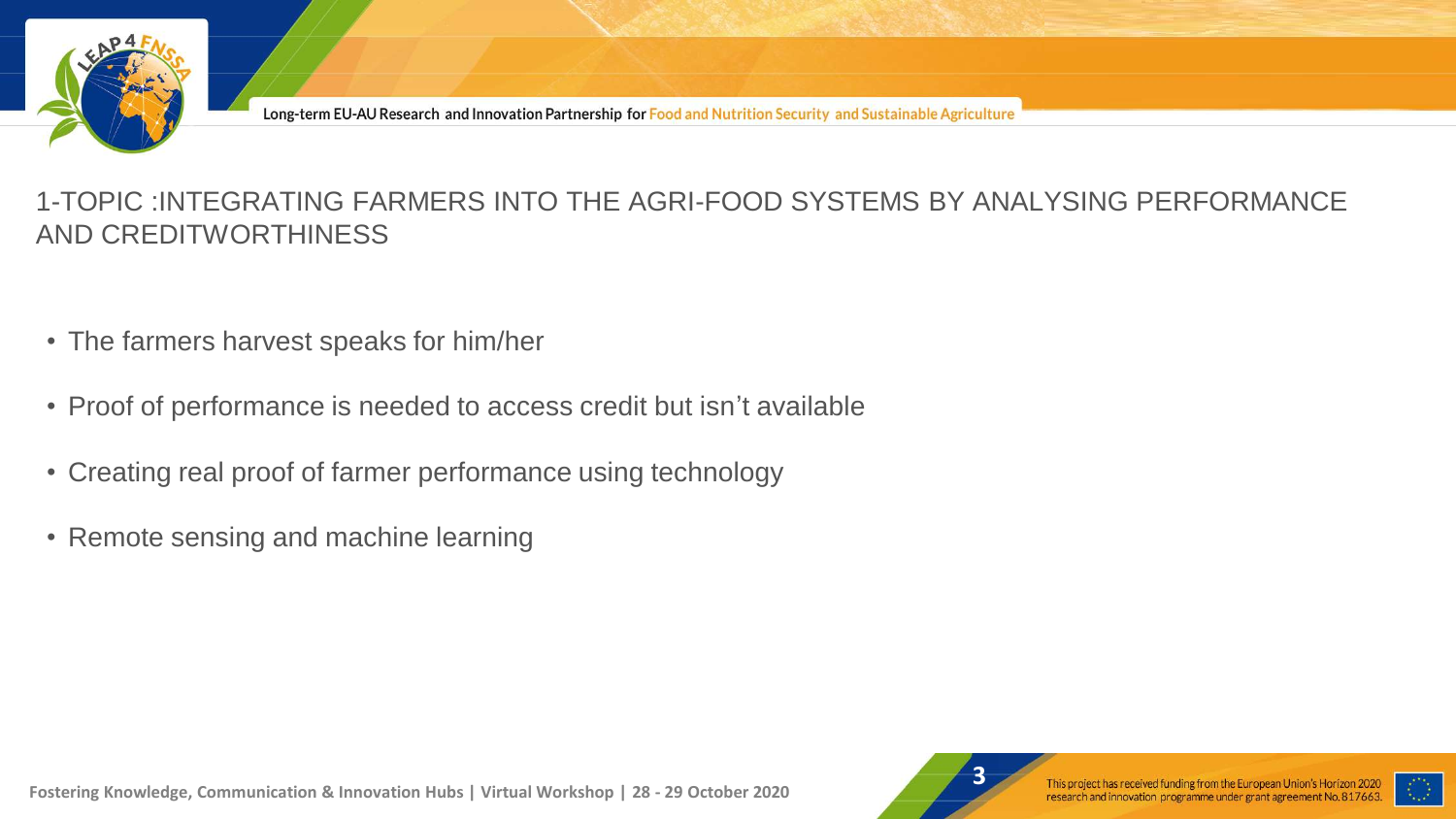

2 - CRITICAL FACTORS FOR DEVELOPMENT SUCCESS / LIMITING FACTORS.

- Access to GPS Coordinates of farms (cheap android devices help)
- Access to remote sensing data
- Access to technical know-how (Machine Learning)
- Access to historical data of yield

Fostering Knowledge, Communication & Innovation Hubs | Virtual Workshop | 28 - 29 October 2020<br>Fostering Knowledge, Communication & Innovation Hubs | Virtual Workshop | 28 - 29 October 2020



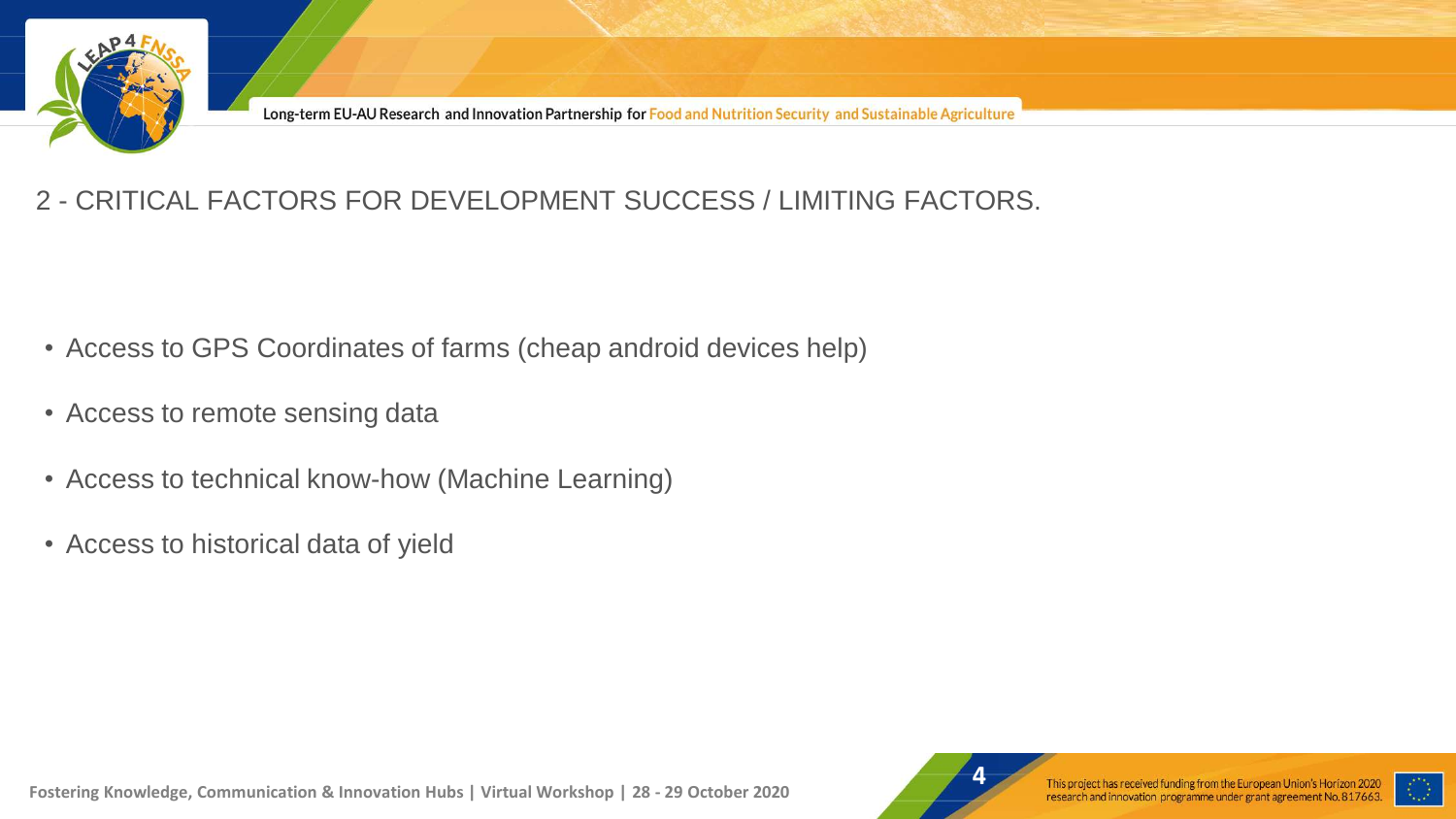

#### 3 - MOST PRESSING THEMATIC PRIORITY CONCERNING THIS TOPIC.

- Remote Sensing and Machine Learning can be used to measure performance
- Digitally measuring performance can unlock financing for millions of farmers
- Access to finance means better productivity and income for farmers



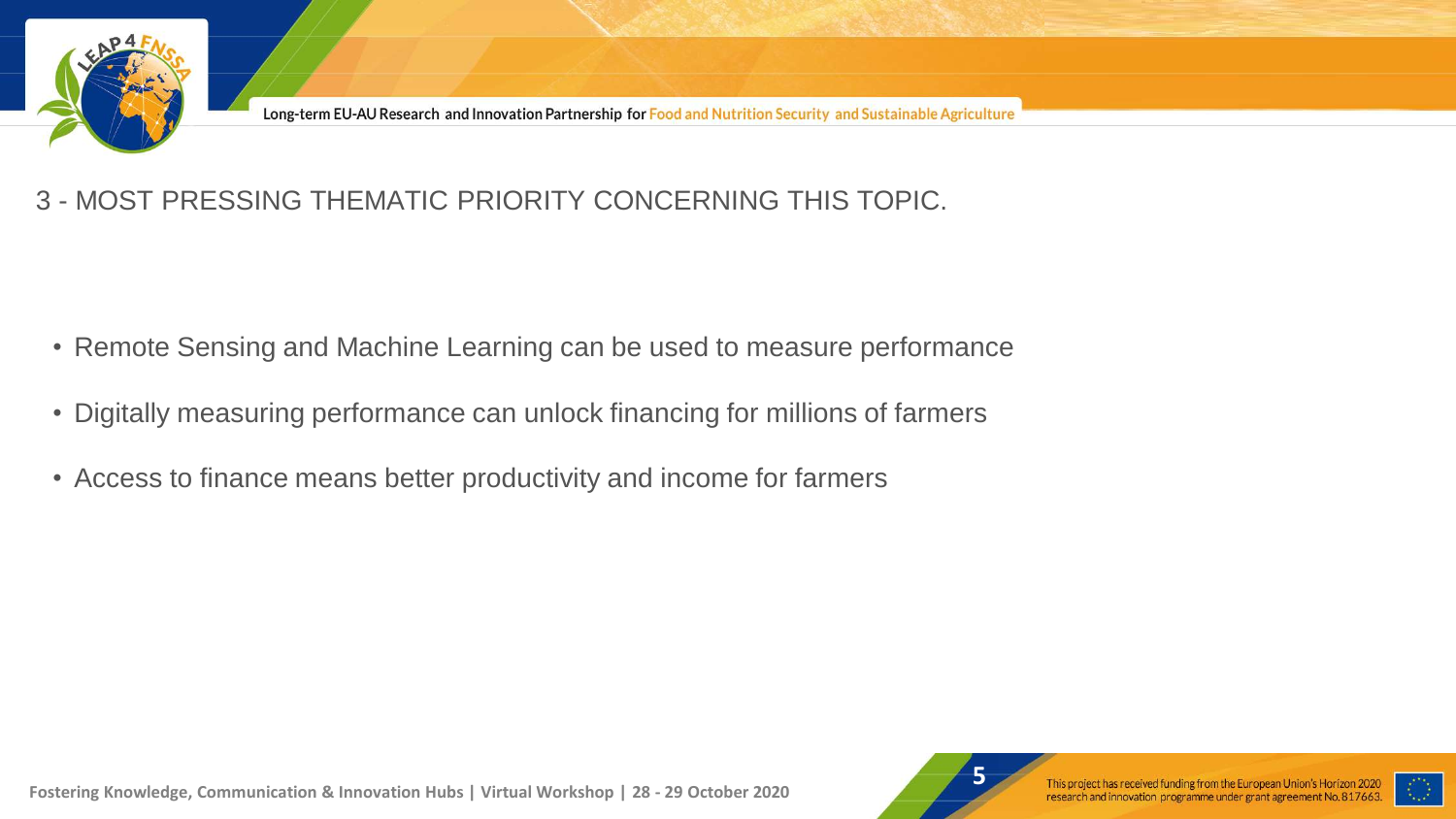

#### 4 - KEY ACTORS, IMPORTANT PLAYERS

- Extension Agents for data capturing and interviews
- Remote sensing data access (Airbus, UP42 etc.)
- Development Organisations
- Financial Institutions





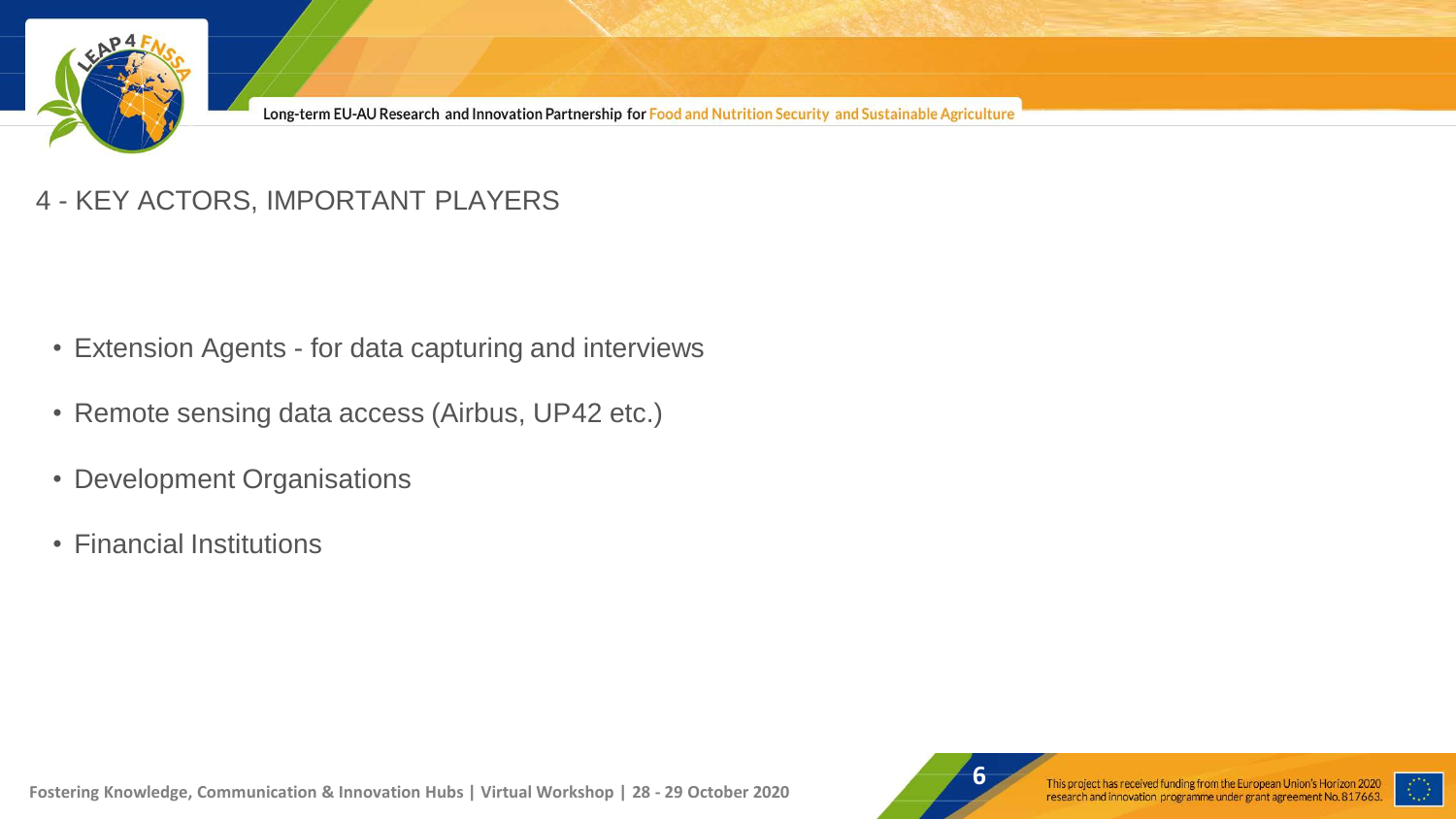

#### 5 - CONDITIONS FOR ENHANCING ACTORS' COOPERATION (CRITICAL FACTORS, ENABLING ENVIRONMENT AND INTERFACES TO ENSURE COLLABORATION)

- Resources for Data Capturing (KYC Data, GPS Coordinates, Historical Yield)
- Development Organisations are needed interfaces
- Buy-In of Heads of Agriculture of Financial Institutions
- Simplified result to make data-driven decisions from
- Credit is just the first step, an accessible value-chain is the icing on the cake.



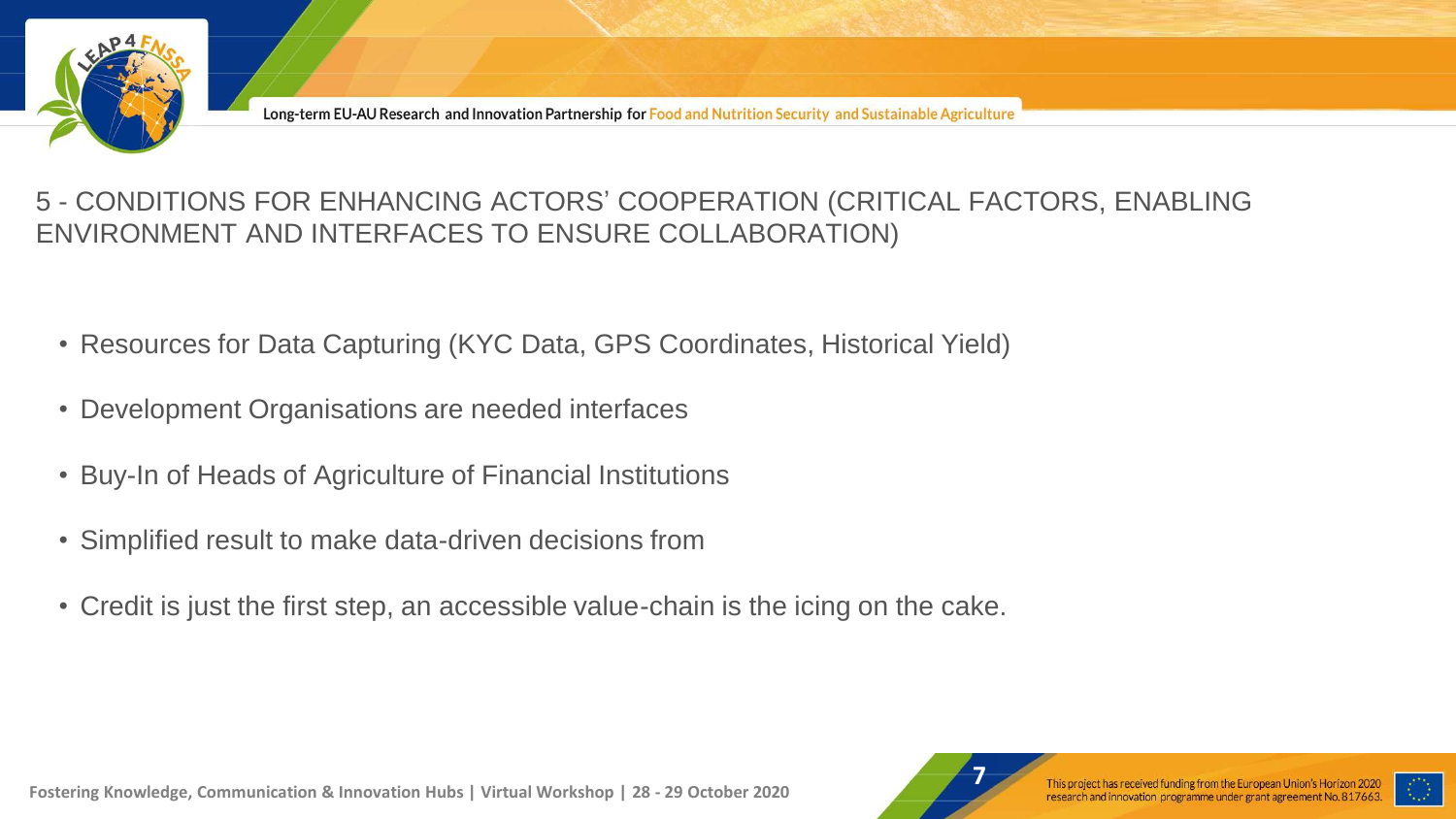

#### 6 - PROGRESS SO FAR

- At Crop2Cash, we use our machine learning model to create a statement of account for farmers
- Piloted in Kaduna, Nigeria
- Looking for partnerships to scale in Nigeria and other countries in 2021

Fostering Knowledge, Communication & Innovation Hubs | Virtual Workshop | 28 - 29 October 2020<br>Fostering Knowledge, Communication & Innovation Hubs | Virtual Workshop | 28 - 29 October 2020